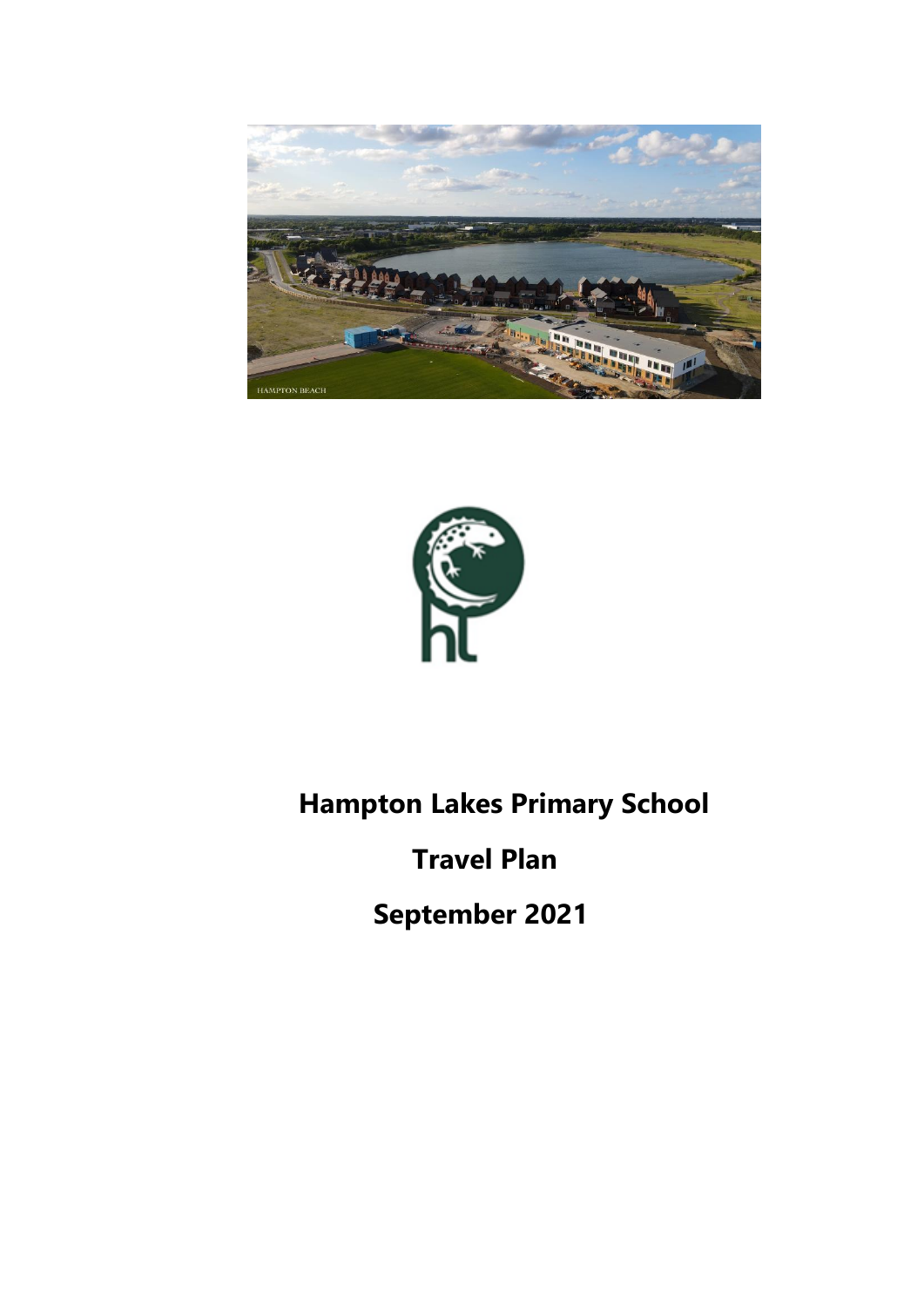# **1. Introduction**

This Travel Plan has been prepared by Hampton Lakes Primary School, with support from Peterborough City Council, initially to support the opening of the build of the new school in September 2020 and will continue to be a working document used as a central tool for the promotion of sustainable travel to and from the site in the coming years.

The plan will be reviewed and updated each year. This will allow the Trust time to conduct a travel survey and observe traffic patterns in the locality of the school, to amend and set targets, and to tailor initiatives as the school grows.

The school is a new build, which will cater for up to 420 pupils living on the new housing development near Teardrop Lake, in the township of Hampton Gardens. Hampton is a rapidly growing township with approximately 5,200 homes built to date, and with plans to build up to another 8,500 new homes over the next few years,

The school opened in emergency temporary accommodation in September 2019, on the site of Hampton College Primary, with a Pupil Admission Number of 30, this will increase by 60 children in 2020, followed by additional yearly expansion of 60 children per year until the school has reached its capacity. In addition, the school will be home to a 26 place nursery. Due to open during the academic year of 2020. The school currently has approximately 23 members of staff, some of whom also work across the Hampton Academies Trust's (HAT) neighbouring schools.

The Travel Plan seeks to promote sustainable travel to and from the school. Travel planning can produce a wide number of benefits, including increased health and fitness, improvements in punctuality, and reducing congestion, pollution and risk of accidents.

This Travel Plan has been prepared with reference to Peterborough's Local Transport Plan and the Department for Education's 'Home to School Travel and Transport Guidance' (2014).

The main contact on behalf of the school is Zoe Trigg (Head of School).

Following this introduction, this Travel Plan is structured as follows:

- Section 2 outlines the policy context for Travel Plans;
- Section 3 describes the location, existing conditions including site accessibility and identifies issues with regard to school travel;
- Section 4 outlines the objectives of the Travel Plan and includes details of the commitment of the school to achieving these objectives;
- Section 5 identifies the Travel Plan Coordinator and outlines their role;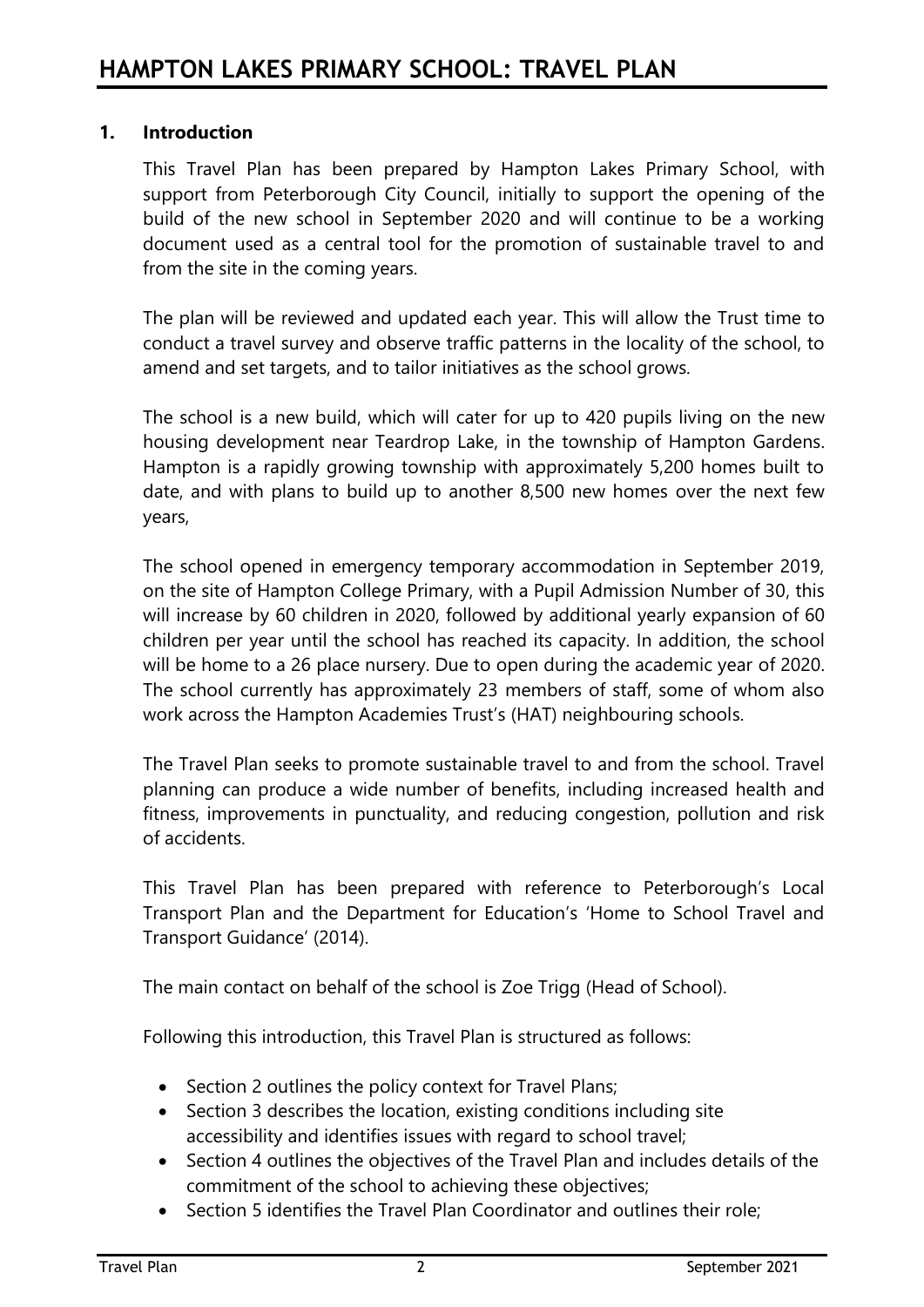- Section 6 includes targets for increased sustainable travel and outlines measures which will be implemented to attain these targets;
- Section 7 gives details of the Travel Plan Working Group; and
- Section 8 sets out the programme for monitoring and review of the Travel Plan.

# **2. Policy**

This part of the Plan reviews key national and local transport policies. It is acknowledged that the Travel Plan will need to encompass measures that are consistent with the key policies outlined below.

# **National Policy**

The National Planning Policy Framework (NPPF) was introduced in March 2012. With regard to new developments, the Policy states that planning should: "actively manage patterns of growth to make the fullest possible use of public transport, walking and cycling, and focus significant development in locations which are or can be made sustainable".

The NPPF also states:

"A key tool to facilitate this will be a Travel Plan. All developments which generate significant amounts of movement should be required to provide a Travel Plan."

A Travel Plan is a package of measures designed to enhance the level of accessibility of a site by means of travel other than single occupancy car use. A Travel Plan can bring a range of benefits, not only to residents but to the wider community. Benefits include improved health, cost savings, a reduced demand for parking on-site and less congestion locally.

# **Conditions**

# **.Hampton Lakes Primary School**

### **Site and Surrounding Area – Location of the School**

**Figure 1**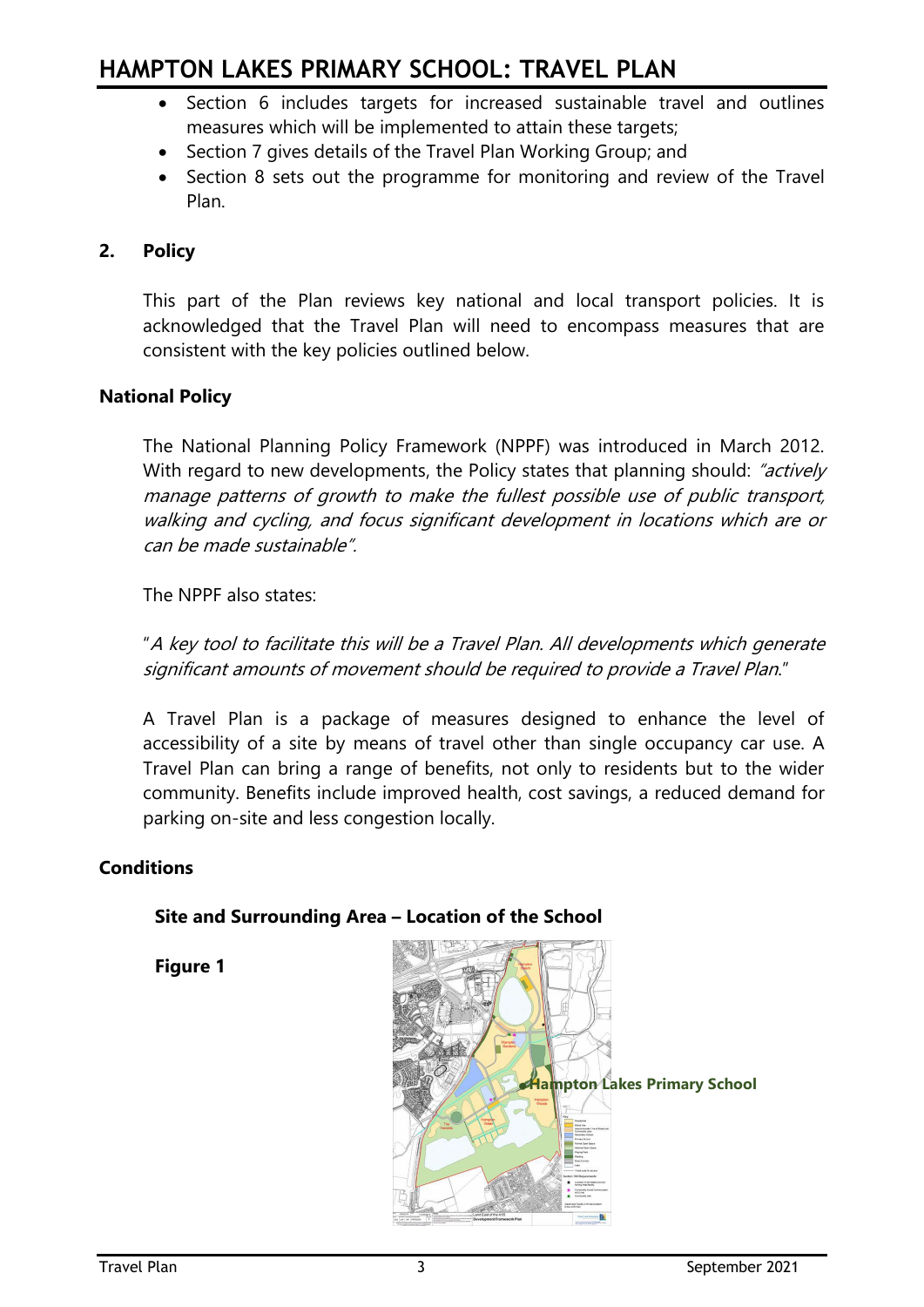The school currently has three points of access: one for vehicular traffic and two entirely separate points of access for pedestrians. The predominant land use in the locality is housing, although there are additional schools (Hampton College and Hampton Gardens), located within ½ mile of the school and a series of fast food retail outlets to the west of the site on the other side of the A15.

The primary vehicular access to the site is via a new access road from London Road (A15), at the junction of Water House Way/ London Road.

The site is accessible by sustainable modes of transport, including walking, cycling and by bus. There is a good network of existing footways linking the site to the surrounding area and local facilities, including bus stops and shops. As the new housing is developed in future years, more routes for walking and cycling to school will be opened.

# **School building and grounds**

The school access for pupils and staff is from the north of the site off a new road and a footway has been constructed to serve the new Hampton development area and the school. It is intended that for the safety of the children and to avoid congestion there will be vehicle access into the school for parents to drop their children off. Vehicle access into the car park is permitted for staff and those requiring wheelchair access.

Cycle parking is provided within the school in two locations. The cycle parking is covered and secure and for use by both pupils and staff. As the school grows in pupil numbers, additional cycle parking will be considered.

# **3. School Operation**

The following school timetable identifies school arrival and departure activities throughout a typical school day, and we will evaluate the success of this as the school grows.

- Drop off from 8.40– 8.50am;
- Registration 8.55am;
- End of day  $-3.10 -3.25$ pm

# **Site Accessibility**

# **Accessibility by Bus**

For those pupils and staff that wish to access the site by public transport, the main bus route serving the Hamptons at present is the Stagecoach Citi 6 route connecting Hampton Lakes with the City Centre which runs every 20 minutes and serves Eagle Way and Serpentine Green. It is a 15 minute walk from Serpentine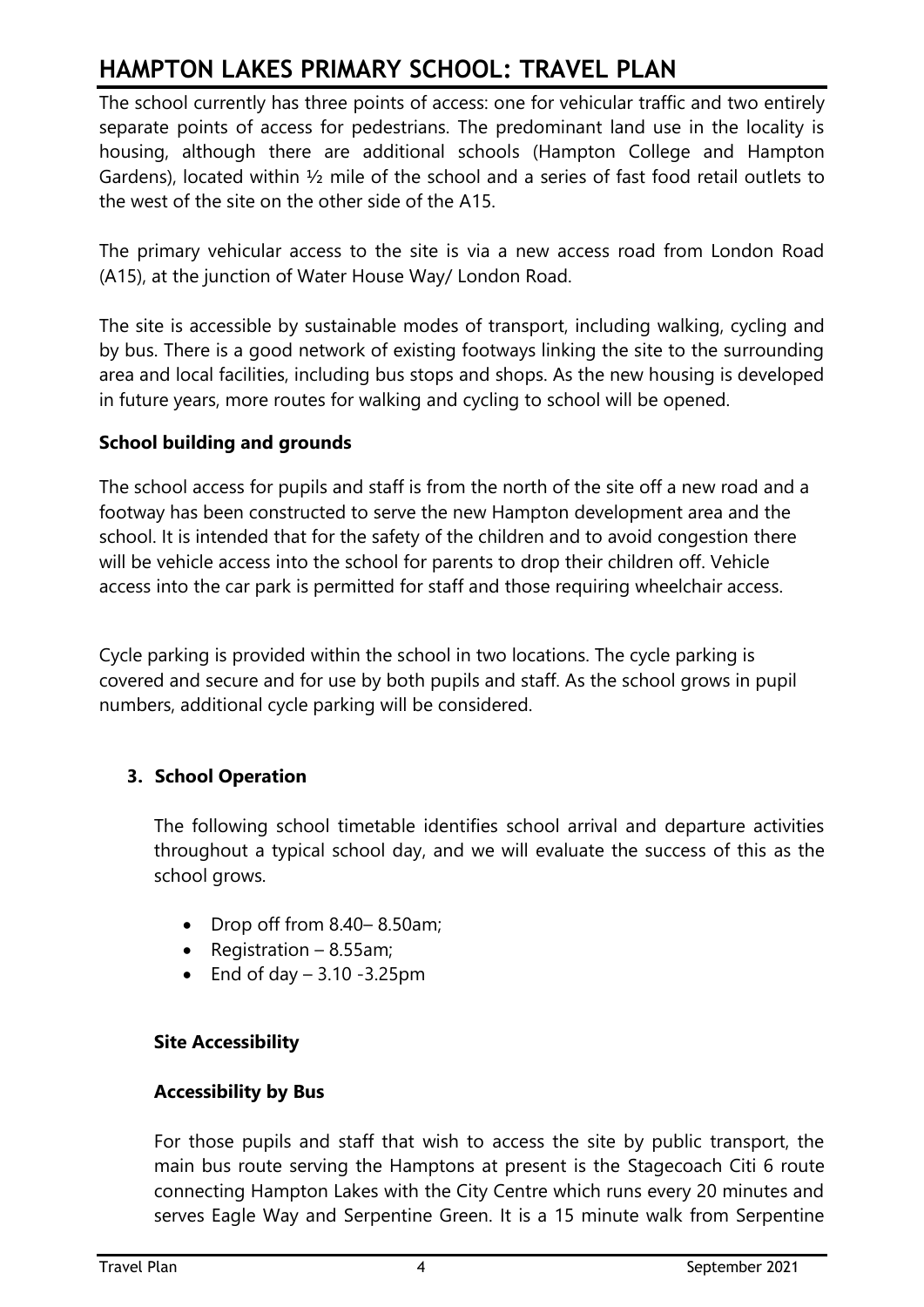Green to Hampton Lakes. Bus service 46 also serves this stop and connects the City to Yaxley, Stilton, Glatton, Sawtry and Folksworth. The service runs approximately hourly on weekdays and would be an alternative option to the car, for pupils living to the south of Hampton.

# **Accessibility by Cycle**

The existing Hampton development is well served in terms of cycle ways. Peterborough City Council and Cambridgeshire County Council have made a considerable investment in upgrading the current cycling route from Yaxley, along the A15, prior to the school's opening. These works have included widening the existing pavement/cycle way, reducing the speed limit for cars along the A15 and adding further street lighting.

The school is well accessed by existing off street cycle routes. In addition, the future Hamptons Development area will include a network of cycle routes to connect new residential areas with the School and existing cycle routes.

# **Pedestrian Accessibility**

There is a good network of footways and pedestrian crossings in the area surrounding the site, providing links to key services and local amenities. There are two pedestrian only entrances to the school site. The works carried out by Peterborough City Council and Cambridgeshire County Council along the A15 have also enhanced the route for pedestrians.

# **4. Travel Patterns**

We will carry out termly surveys with regard to staff and student travel arrangements in consultation with Bike It to monitor the travel patterns of our school community.

# **Objectives and Commitment**

The overall aim of this school Travel Plan is to ensure that pupils, parents and staff who are currently at the school, and who will attend in the future, are able to make informed decisions about their travel to and from school. Through the Travel Plan, it is hoped the school community will be able to continue to choose more sustainable modes of travel and therefore minimise the impact of the proposed expansion on the local environment. To improve the health of staff and students by encouraging active travel to and from school. In attempting to achieve this aim, the following objectives have been identified:

- To reduce the overall need to travel, particularly during peak periods;
- To promote awareness of transport issues and the impact of traffic on the local environment;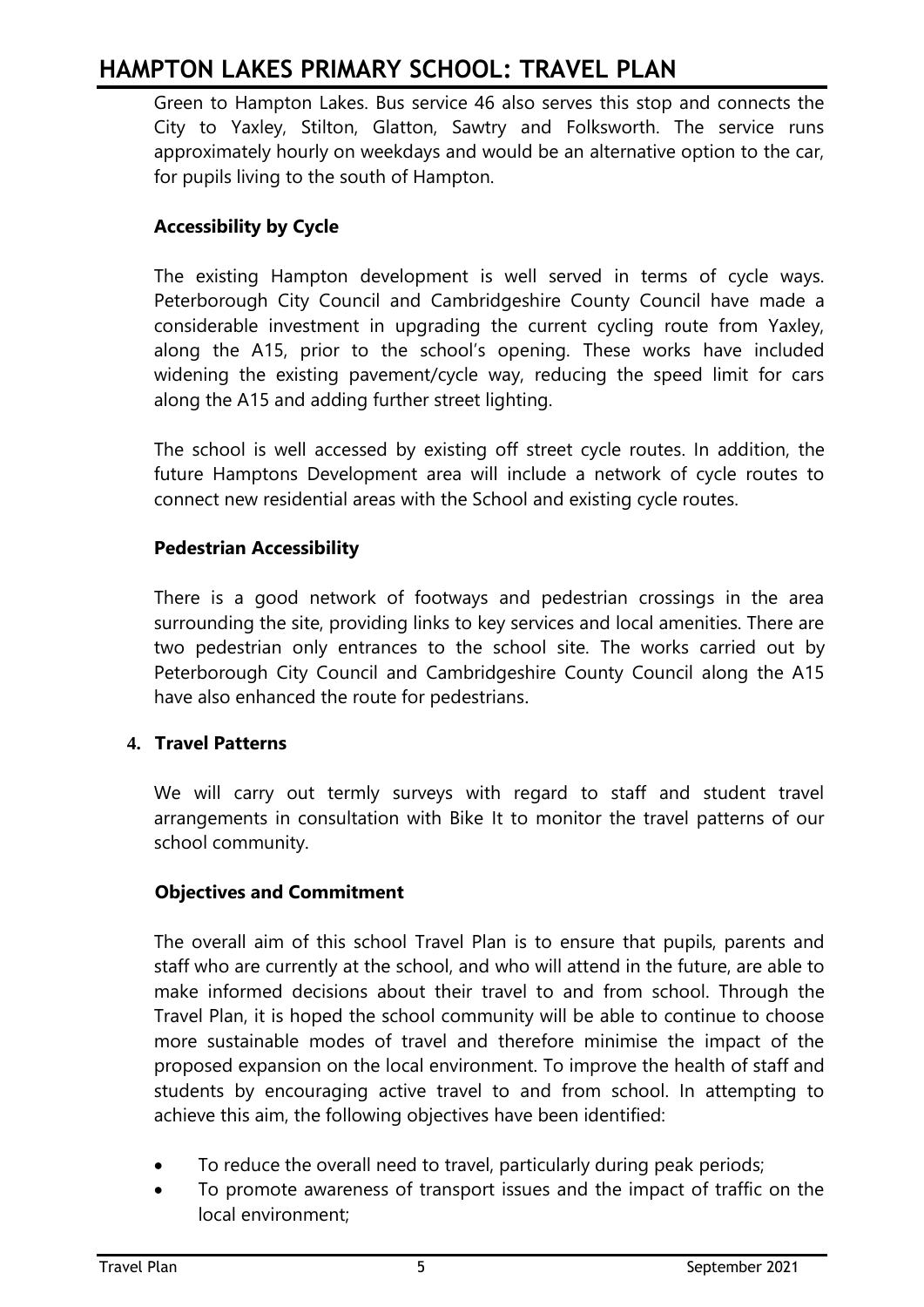- To show a commitment to improving traffic conditions in the local area;
- To influence the level of private car journeys to and from the site in order to reduce air pollution and the consumption of fossil fuels;
- To increase the proportion of journeys to and from the site by sustainable modes of transport such as walking, cycling, public transport and, when it is safe to do so, car sharing;
- To improve safety for the school journey by reducing the number of vehicle drop-offs;
- To promote walking and cycling as a health benefit to staff, parents and students; and
- To promote greater participation in transport related projects in the area.

A Travel Plan Coordinator has been appointed who has responsibility for implementing the Travel Plan. The success of the Plan will rely not only on the Travel Plan Coordinator, but also on the support of staff. As Hampton Lakes is committed to achieving these objectives, the Travel Plan will also be promoted by the Governors/Trustees as a key benefit to the school.

# **5. Travel Plan Co-ordinator**

Zoe Trigg, Head of School, is the Travel Plan Coordinator. Her contact details are as follows: Email: Ztrigg@hamptonlakesprimary.org.uk.

The Travel Plan Coordinator will take overall responsibility for the day-to-day operation of the Travel Plan and implementation of measures.

A filing system will be established and maintained for recording all correspondence relating to the Travel Plan, the travel survey and the results of periodic monitoring and review.

In the interests of confidentiality, the Travel Plan Coordinator alone will hold the database and be responsible for the release of information.

Information contained within the database will be released to Peterborough County Council and Cambridgeshire City Council on request; in the interests of security, only postcode details will be supplied.

The Travel Plan Coordinator will be responsible for the administration of the Plan and implementation of the measures outlined in Section 7.

# **General Information Provision**

It is essential that the Travel Plan Coordinator communicates the availability of sustainable travel modes to Parents / Carers, Pupils and Staff. The following outlines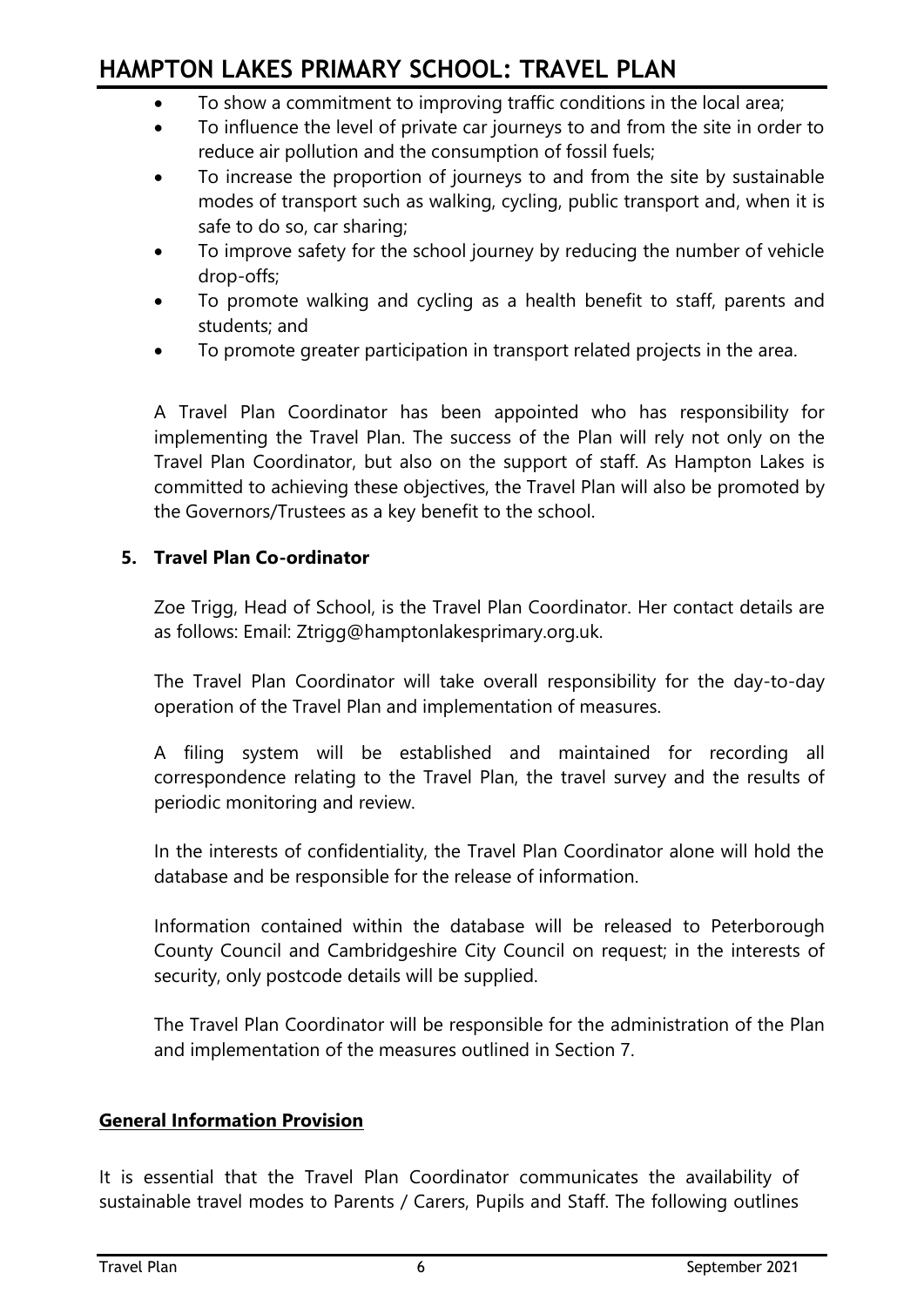measures relating to information provision that the Travel Plan Coordinator will action at the site:

- 1. Producing a Travel Information Pack for staff and families, which will also highlight the environmental and cost saving benefits of using sustainable transport modes. The packs consist of among other things:
	- Timetables and route maps for public transport, particularly buses. This will include maps showing schedules, journey times and timetable information which corresponds to pupil and staff hours:
	- Contact numbers and website address details for local travel companies;
	- Local taxi company contact details;
	- Cycling and walking maps for the local area and contact details for cycle clubs, cycle training and maintenance courses;
	- Website address details for Travelchoice in Peterborough; and
	- Contact details for registering interest in car sharing with other staff or in Peterborough.
- 2. Setting up a 'How to Get Here' webpage on the Hampton Lakes website. This will be an effective online tool for all users to be fully aware of all alternative modes available to travel to the site.
- 3. A site travel notice board available in pupil and staff common areas, which will display local walking maps, public transport information and cycling routes, in addition to advertising promotional events, such as walk to site, health benefits of walking, sustainable travel competition winners, case studies etc.
- 4. Sustainable travel will also be promoted via Travel Plan working groups with parents/ carers, pupils and staff.
- 5. Pupils and staff will be encouraged to participate in the Travel Plan Working Groups. Meetings will occur every term and discuss the Travel Plan, traffic issues, sustainable travel options and initiatives currently being undertaken or proposed.

# **Curriculum**

The Coordinator will ensure that Hampton Lakes Primary School will actively encourage sustainable travel within its teaching programme.

The curriculum would include learning about road safety, travel choices, environmental impact of transport and benefits of choosing active modes of travel e.g.

- Health and Safety
- Environmental Interaction and Sustainable Development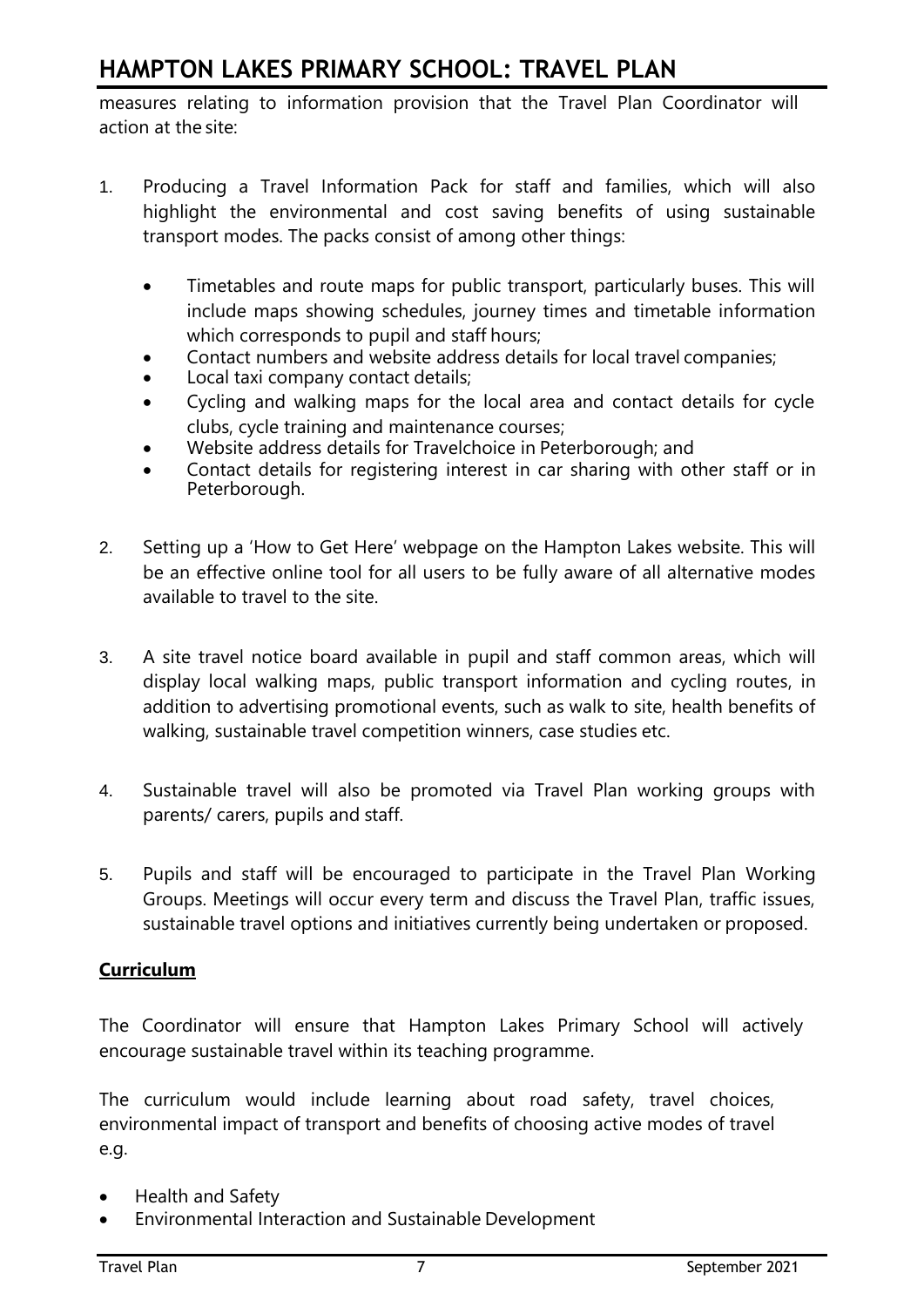• Healthy, Active Lifestyles

# **Targets**

The results of the staff and student travel surveys will be used as a baseline against which to set targets. These targets will be set with consideration to the following:

- Distance travelled;
- Expressed preference for alternative travel to car; and,
- Practicality of implementation.

The targets of this Travel Plan are set out below:

- For children to understand the need for road safety
- To increase the proportion of families walking to and from school; and
- Increase the number of car share journeys for staff in a world after Covid.

### **Measures**

In order to achieve the targets, a number of actions have been identified. These measures will be implemented by the Travel Plan Coordinator. The following is not an exhaustive list and other measures may be identified over time.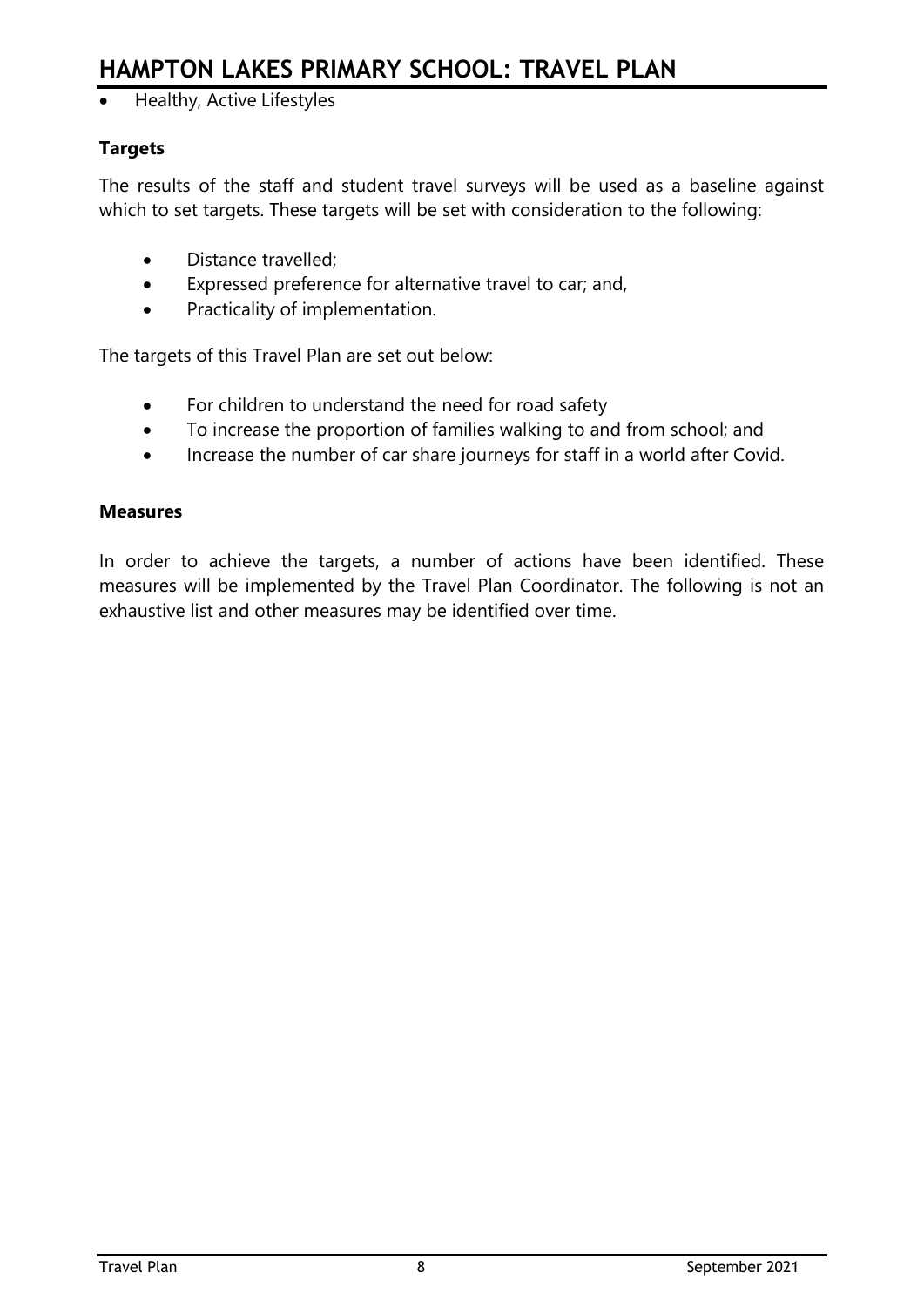# **7. SMART Targets and Measures**

### **Index**

- TPC Travel Plan Coordinator
- PCC Peterborough City Council
- STO Sustainable Travel Officer

| Objective: To increase awareness of our School Travel Plan through the curriculum and communication with parents<br>Target: All children to understand the importance of road safety |                                                                                                                                 |                |                           |                                                                                                               |                                                         |                                    |                       |                                                     |                           |
|--------------------------------------------------------------------------------------------------------------------------------------------------------------------------------------|---------------------------------------------------------------------------------------------------------------------------------|----------------|---------------------------|---------------------------------------------------------------------------------------------------------------|---------------------------------------------------------|------------------------------------|-----------------------|-----------------------------------------------------|---------------------------|
|                                                                                                                                                                                      | Action                                                                                                                          | Responsible    | Timescale                 | Success Criteria                                                                                              |                                                         | <b>Monitoring &amp; Evaluation</b> |                       |                                                     | <b>Resources Required</b> |
| <b>No</b>                                                                                                                                                                            | Description                                                                                                                     | Person         |                           |                                                                                                               | Method                                                  | Timescale                          | Responsible<br>Person | Requirement                                         | Funding                   |
| 1.                                                                                                                                                                                   | All parents of new<br>children to be<br>advised that a copy<br>of the Travel Plan<br>can be reviewed via<br>the school website. | Class teachers | Updates each<br>September | All parents and<br>children aware of<br>the Travel Plan<br>aims and<br>objectives                             | Verbal,<br>Written<br>and on-line<br>communica<br>tions | Yearly each<br>September           | <b>TPC</b>            | Publicity on<br>Website                             | N/A                       |
| 3.                                                                                                                                                                                   | Link proposals to<br>curriculum through<br>teachers planning in<br>PSHE areas and<br>alternative<br>provision                   | Class teachers | September<br>2020         | All PSHE plans<br>reflect the travel<br>plan links as<br>appropriate                                          | Monitoring<br>of plans                                  | On-going                           | Key Stage<br>Leaders  | School staff<br>time and<br>curriculum<br>resources | School                    |
| $\overline{3}$                                                                                                                                                                       | Promote safe<br>walking / cycling<br>and awareness<br>issues relating to<br>health                                              | <b>TPC</b>     | On-going                  | All children aware<br>of the benefits of<br>walking / cycling<br>to school and as<br>part of everyday<br>life | Annual<br>survey                                        | On-going                           | Tutor / TPC           | PCC Road<br>Safety<br>Training                      | N/A                       |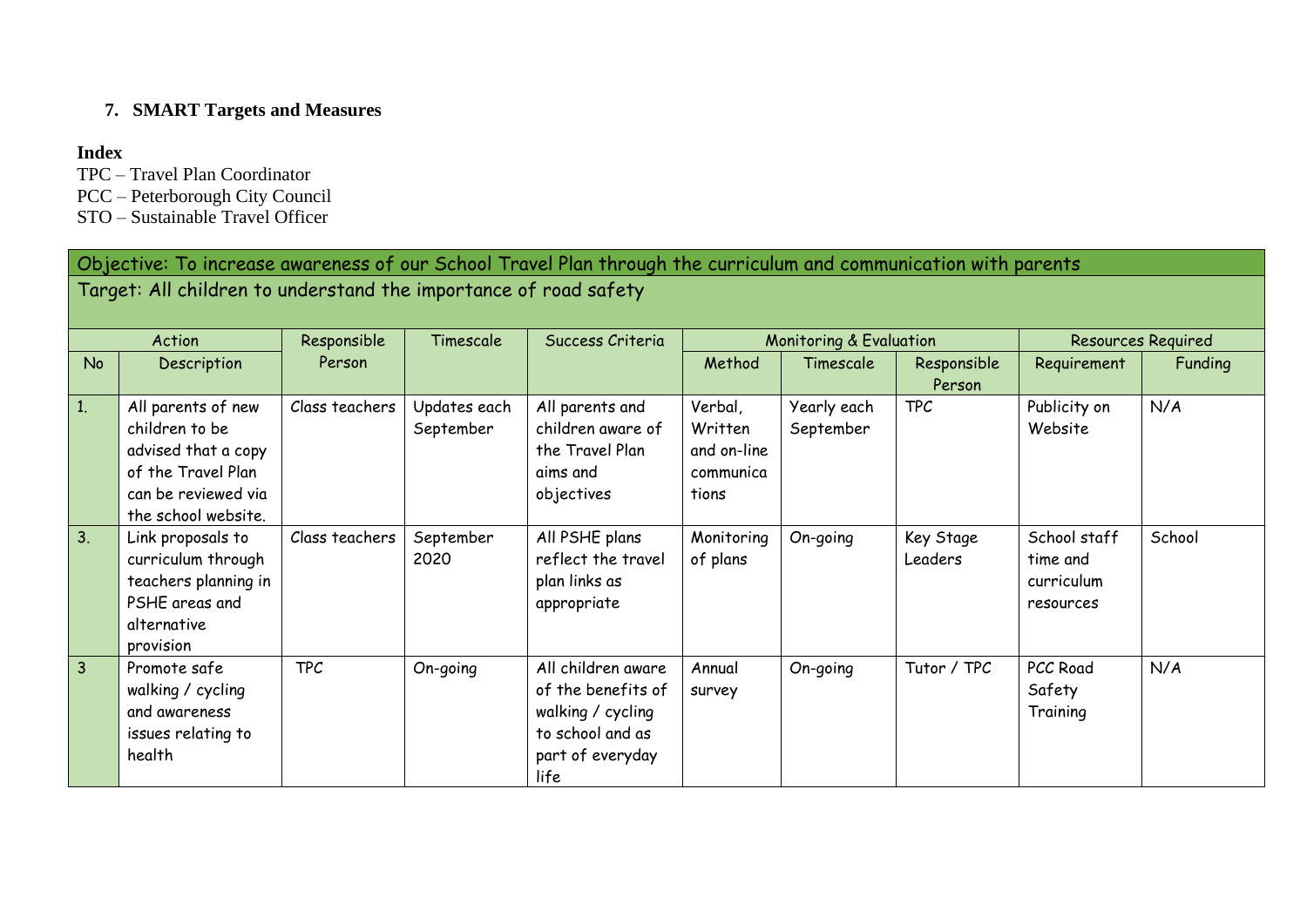| Objective: To reduce congestion outside of the school |                                                                                                                                                                                        |               |                   |                         |                                                                  |                                    |                       |                                     |                           |
|-------------------------------------------------------|----------------------------------------------------------------------------------------------------------------------------------------------------------------------------------------|---------------|-------------------|-------------------------|------------------------------------------------------------------|------------------------------------|-----------------------|-------------------------------------|---------------------------|
|                                                       | Target: To evaluate the number of children walking or cycling to school                                                                                                                |               |                   |                         |                                                                  |                                    |                       |                                     |                           |
|                                                       |                                                                                                                                                                                        |               |                   |                         |                                                                  |                                    |                       |                                     |                           |
|                                                       | Action                                                                                                                                                                                 | Responsible   | Timescale         | Success Criteria        |                                                                  | <b>Monitoring &amp; Evaluation</b> |                       |                                     | <b>Resources Required</b> |
| <b>No</b>                                             | Description                                                                                                                                                                            | Person        |                   |                         | Method                                                           | Timescale                          | Responsible<br>Person | Requirement                         | Funding                   |
| 1.                                                    | To provide a bank<br>of key personnel<br>outside in the<br>mornings to<br>welcome children<br>onto the site and<br>provide a safe<br>space for them to<br>congregate in the<br>grounds | <b>TPC</b>    | September<br>2021 | Duty Rota               | Community<br>feedback                                            | Monthly                            | <b>TPC</b>            | Site officer<br><b>SLT</b>          | School                    |
| 2.                                                    | To ensure well<br>maintained bike and<br>scooter stores are<br>easily accessible                                                                                                       | Site Officer  | On-going          |                         | Newsletter,<br>website,<br>social media<br>and survey<br>results | Half -<br>termly                   | <b>TPC</b>            | Social media /<br>website<br>update | School                    |
| 3.                                                    | To raise awareness<br>of parents,<br>students and staff<br>on the economic and<br>health benefits of<br>using sustainable<br>transport methods<br>through assemblies                   | TPC / Bike it | September<br>2021 | Information<br>provided | Newsletter,<br>website,<br>social media<br>and survey<br>results | Half-termly                        | TPC / Tutor           | Social media /<br>website<br>update | School                    |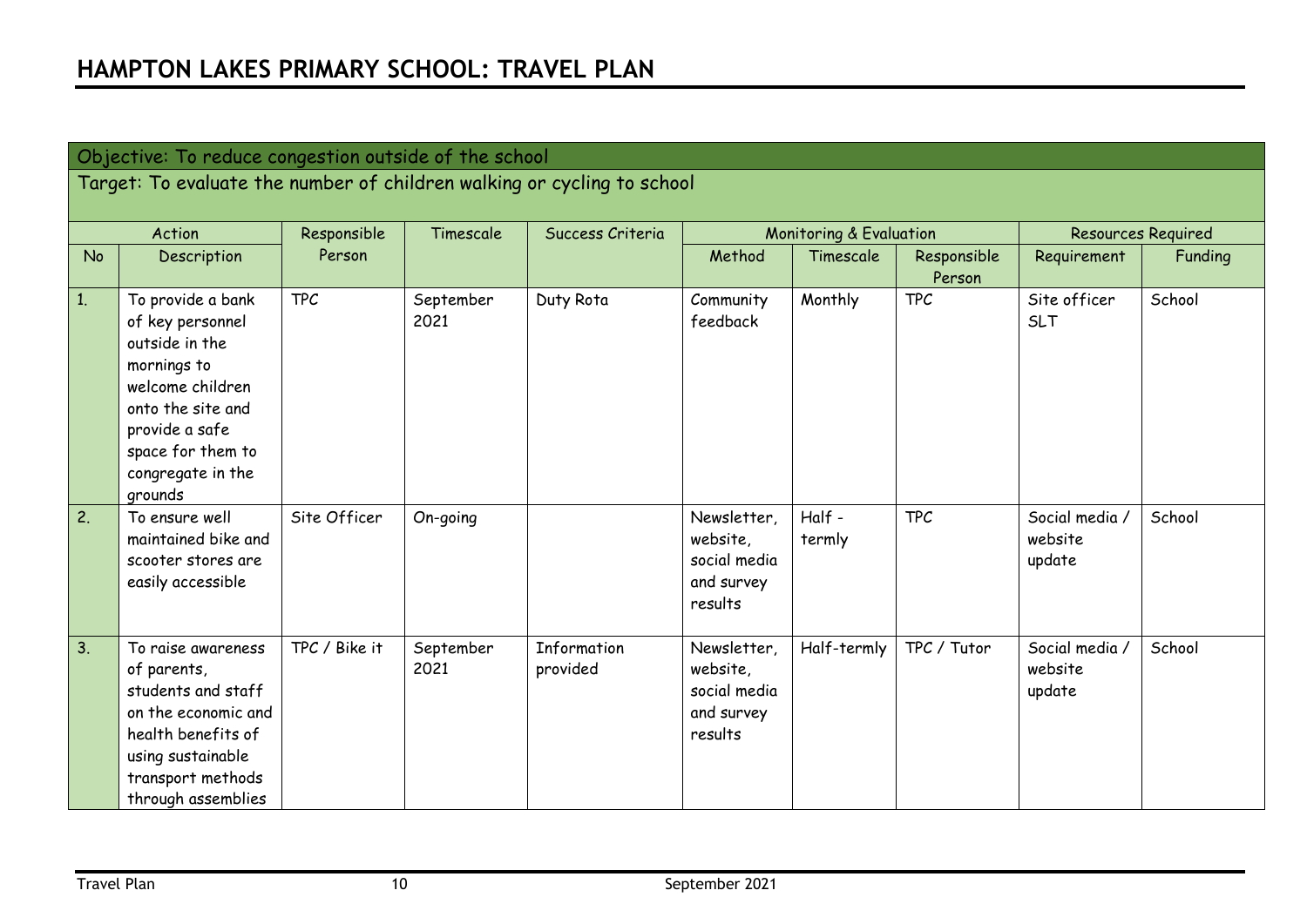|            | and parent<br>communications                                                               |                         |                   |                         |                                               |          |           |                                     |                          |
|------------|--------------------------------------------------------------------------------------------|-------------------------|-------------------|-------------------------|-----------------------------------------------|----------|-----------|-------------------------------------|--------------------------|
| $\vert 4.$ | To provide<br>information to<br>children, parents<br>and staff on safe<br>routes to school | TPC / PCC<br><b>STO</b> | September<br>2020 | Information<br>Provided | Social<br>media,<br>Website and<br>assemblies | Annually | TPC / PCC | Social media /<br>website<br>update | School and<br><b>PCC</b> |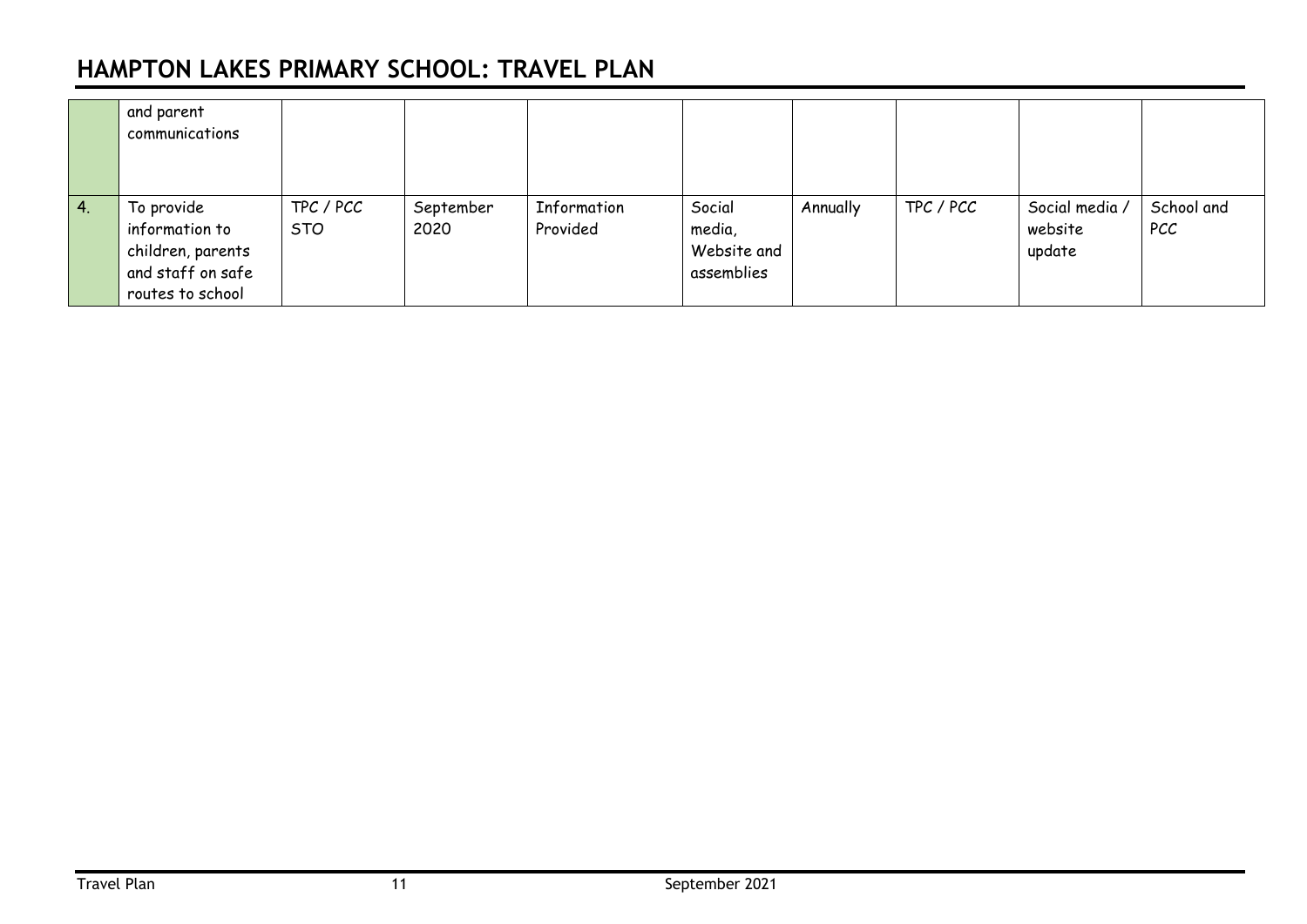|           | Objective: To raise the number of children and staff walking or cycling to school                                            |                       |                   |                                                                                                               |                                                                                                                         |                         |                            |                                           |                           |
|-----------|------------------------------------------------------------------------------------------------------------------------------|-----------------------|-------------------|---------------------------------------------------------------------------------------------------------------|-------------------------------------------------------------------------------------------------------------------------|-------------------------|----------------------------|-------------------------------------------|---------------------------|
|           | Target: Increase the number of pedestrian and cycle use by September 2022                                                    |                       |                   |                                                                                                               |                                                                                                                         |                         |                            |                                           |                           |
|           | Action                                                                                                                       | Responsible           | Timescale         | Success Criteria                                                                                              |                                                                                                                         | Monitoring & Evaluation |                            |                                           | <b>Resources Required</b> |
| <b>No</b> | Description                                                                                                                  | Person                |                   |                                                                                                               | Method                                                                                                                  | Timescale               | Responsible<br>Person      | Requirement                               | Funding                   |
| 1.        | Review and ensure<br>sufficient cycle<br>storage facilities                                                                  | TPC / Site<br>Officer | Yearly July       | Review need and<br>increase provision<br>where required                                                       | Survey /<br>cycle count                                                                                                 | Termly                  | TPC / School<br>champion / | Possible cost<br>and<br>installation      | School / PCC              |
| 2.        | Raise profile of<br>sustainable travel<br>to school and health<br>/ lifestyle benefits<br>to students, staff<br>and families | TPC / PCC             | September<br>2021 | Information via<br>newsletters,<br>website, inclusion<br>into curriculum,<br>displays in and<br>around school | Print / on-<br>line<br>website<br>and verbal<br>communica<br>tions                                                      | Termly                  | <b>TPC</b>                 | Admin /<br>printing/<br>website<br>update | School                    |
| 3.        | Investigate training<br>from Sustrans                                                                                        | TPC / PCC             | September<br>2021 | Training offered<br>Sessions to include<br>Assembly<br>Bling-it<br>Learn to Ride                              | Contact<br><b>PCC</b>                                                                                                   | Autumn<br>Term          | TPC / PCC                  | Time                                      | School / PCC              |
| 4.        | Organise and run a<br>walk / cycle to<br>school week                                                                         | <b>TPC</b>            | November<br>2021  | Hold event                                                                                                    | Contact<br>PCC / look<br>into<br>various on-<br>line<br>resources<br>(Sustrans,<br>Living<br><b>Streets</b><br>$etc.$ ) | Autumn<br>Term          | <b>TPC</b>                 | Possible<br>resources<br>cost             | School                    |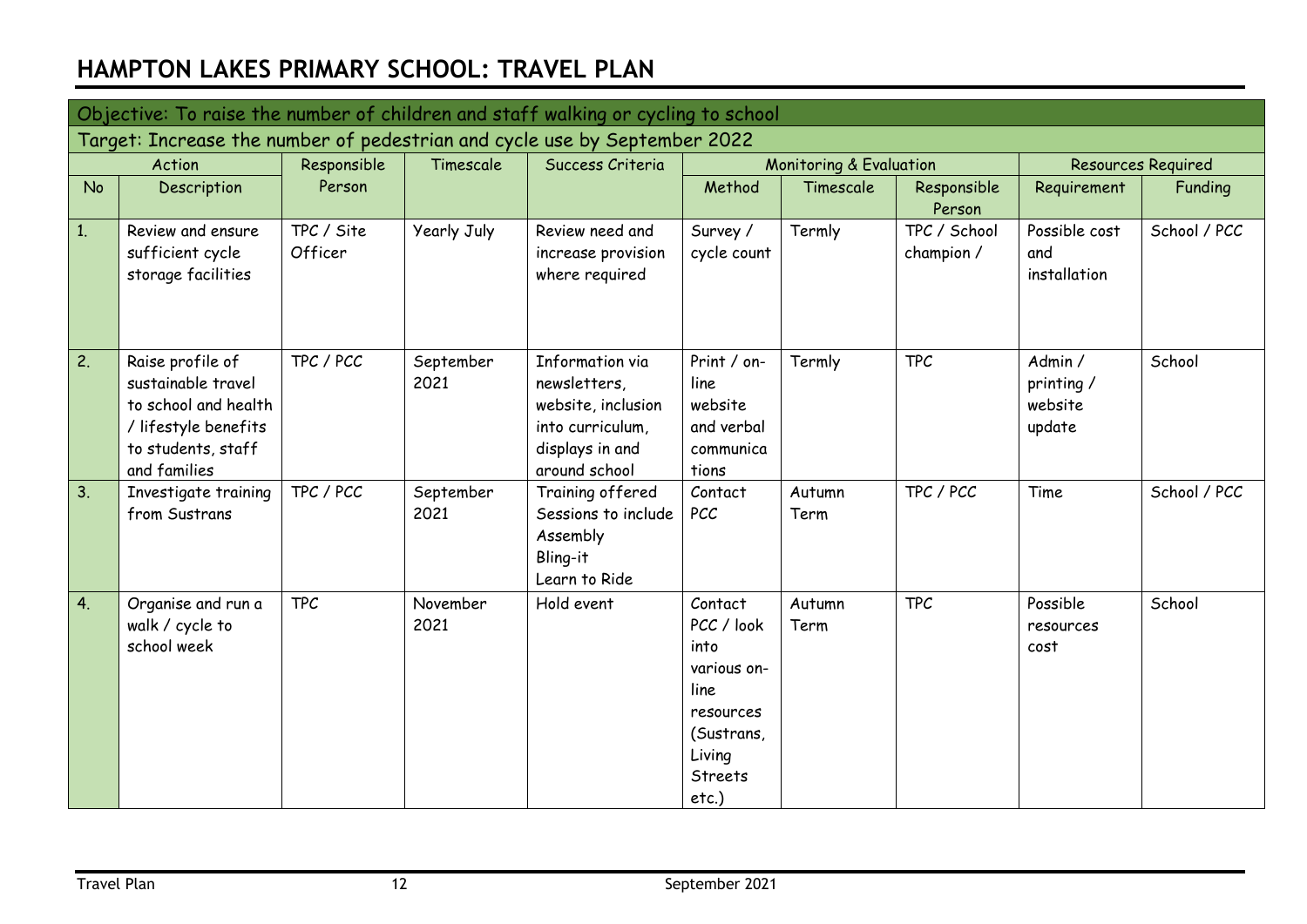| l 5. | Provide information  | <b>TPC</b> | <b>March 2022</b> | Information | Contact   | Summer | TPC / PCC  | Possible       | School / PCC |
|------|----------------------|------------|-------------------|-------------|-----------|--------|------------|----------------|--------------|
|      | to children and      |            |                   | provided to | PCC/      | Term   | <b>STO</b> | resource cost  |              |
|      | parents to highlight |            |                   | families    | develop   |        |            | $'$ printing / |              |
|      | safe routes to       |            |                   |             | bespoke   |        |            | website        |              |
|      | school as part of    |            |                   |             | walk /    |        |            | update         |              |
|      | induction materials  |            |                   |             | cycle map |        |            |                |              |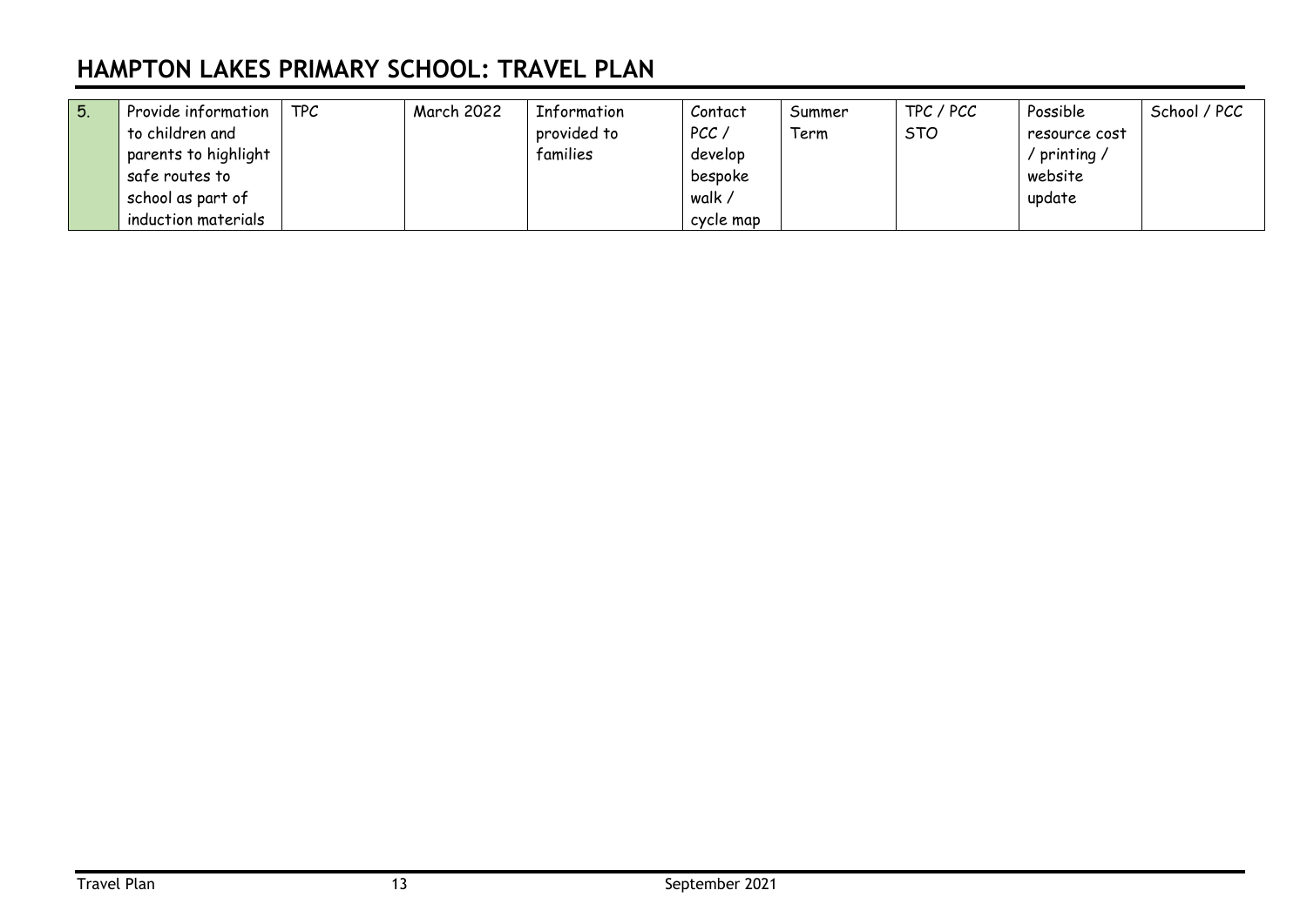In addition to the above action plan measures the school will adopt the following initiatives as standard policy:

# **Walking/Cycling**

Given the significant number of students that live in close proximity to the school, it is considered that walking/cycling can provide a real, healthy and economical alternative to the car for the school run. In order to encourage more families to take this option, the following actions will be/have been taken:

- Promotion of the health benefits of walking;
- Participation in the 'Walk to School Week';
- Virtual Walk to Lapland event
- Learn to Ride Sessions, for all infants
- Dr Bike Sessions
- Adopting a Hampton Academies Trust policy of staff walking between sites;
- Provision of secure storage for bicycles on the school site, for use of staff and students;
- Promotion of new safe routes for walking/cycling, as they open up on the new development;
- Promote the Cycle to Work Scheme
- Ongoing dialogue with parents in relation to the routes to school; and
- Ongoing dialogue with PCC & CCC in relation to routes to school.

# **Lift Sharing (Post Covid)**

In order to establish the feasibility of this, the following actions will be taken:

- Ask parents if they would be willing to participate; and
- Set up a forum for participants to identify suitable lift share partners.

# **Parking on site**

| <b>Type</b>                | <b>Number of Spaces</b>                        | <b>Available Hours</b> |
|----------------------------|------------------------------------------------|------------------------|
| Staff                      | 50                                             | 7.00am- 6.30pm         |
| <b>Accessible Parking</b>  |                                                | $7.00$ am $-6.30$ pm   |
| <b>Cycles and Scooters</b> | 2 cycle stores $+ 2$ scooter   8.40am - 3.25pm |                        |
|                            | stores                                         |                        |
| <b>Buses</b>               |                                                | By arrangement         |

**\*** Site opening is generally 7.00am- 6.00pm, but is extended by arrangement for school events or community use.

# **Parking Strategy**

The school will allow parents to drop off using the drop off zone in the school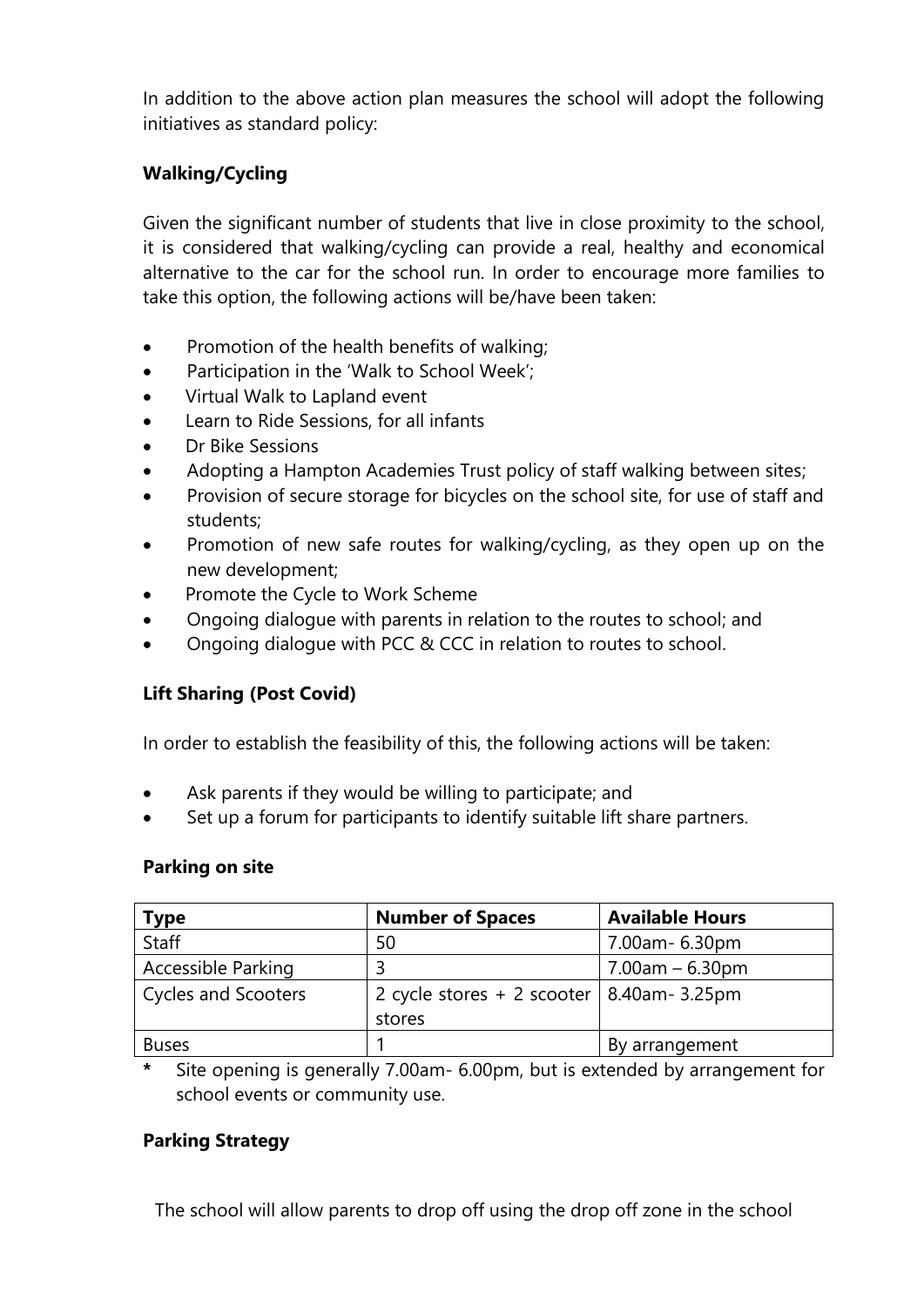car park, to alleviate traffic on Water House Way.

- Encouragement of 'Park and Stride' parents will be asked to drop off away from school and for families to walk and scoot the last part of their journey.
- Provision of staff parking spaces on the school site has been in line with planning and EFA guidance. This restriction in parking spaces will encourage staff to use other means of transport.
- Staff are encouraged to lift share/ travel to school by public transport (Post Covid)

# **Public Transport**

In order to increase awareness of the potential for public transport to replace car journeys, personal travel planning will be offered to each member of staff.

# **8. Travel Plan Working Group**

A Travel Plan Working Group (which will include members of the community, pupils, parents / carers and staff), will meet regularly to discuss and review travel issues and outcomes of recent actions undertaken. Issues will be logged and forwarded for inclusion within the Monitoring Report.

This working group representing a "Crossing representation of our local school community" which includes non-school related participation such as local residents and business.

| <b>Name</b> | <b>Title</b> | <b>Category</b> |
|-------------|--------------|-----------------|
|             |              |                 |
|             |              |                 |
|             |              |                 |
|             |              |                 |

### **Does this represent a cross mix of the community Yes / No**

- > Children attend the school X Work at the school
- Not linked to the school, but to the local community
- ? More than one category (i.e. teach at school, have a child at school and live in the area)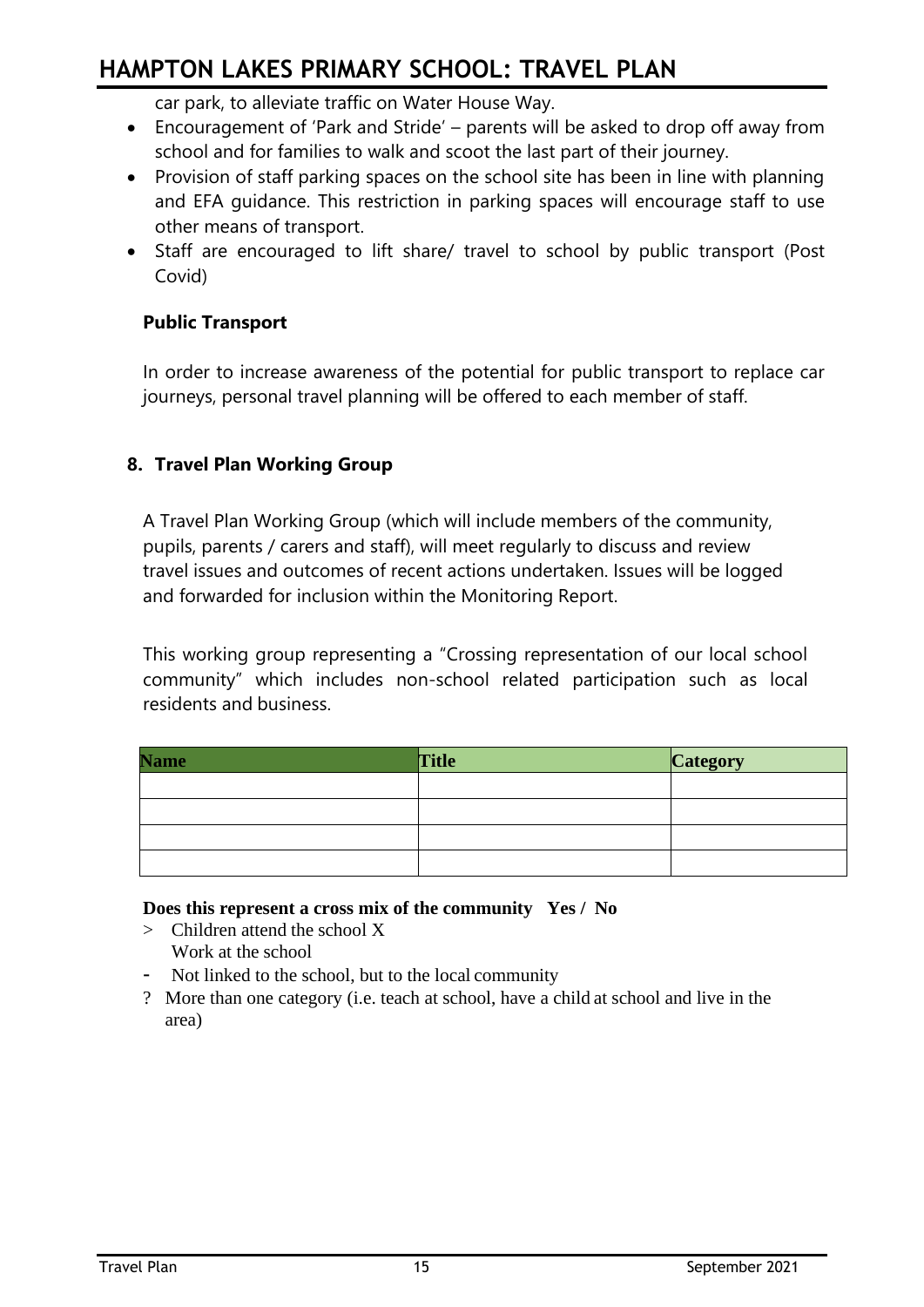# **9. Monitoring and Review**

In order to ascertain the effectiveness of the Travel Plan in achieving the targets set out in Section 7, the Travel Plan will be subject to ongoing monitoring and review.

### **Monitoring**

The main objectives of the Travel Plan are to reduce the proportion of children who travel to school, as the only passenger in cars and to increase awareness of the benefits of sustainable travel.

The main method of monitoring will be an annual travel survey which will be carried out to ascertain the modal split of journeys to and from the school. The survey will also include questions on how the measures included in the Travel Plan have been received and whether or not alternative measures should be considered.

Other monitoring measures will include the collection of both 'hard' analytical data and 'soft' data in the form of general feedback and correspondence. These measures will include:

- Monitoring demand for additional cycle parking for both staff and students;
- Note comments received as part of the travel survey; and,
- Record comments received from management and staff relating to the operation and implications of the Travel Plan.

### **Review**

The Travel Plan Coordinator will use the data collected as part of the monitoring process to undertake a comprehensive review of the Travel Plan on an annual basis. The review will assess the success of the Travel Plan and identify the potential for future initiatives and actions as the school grows.

An updated travel plan and survey results will be prepared and submitted to Peterborough County Council (PCC) annually.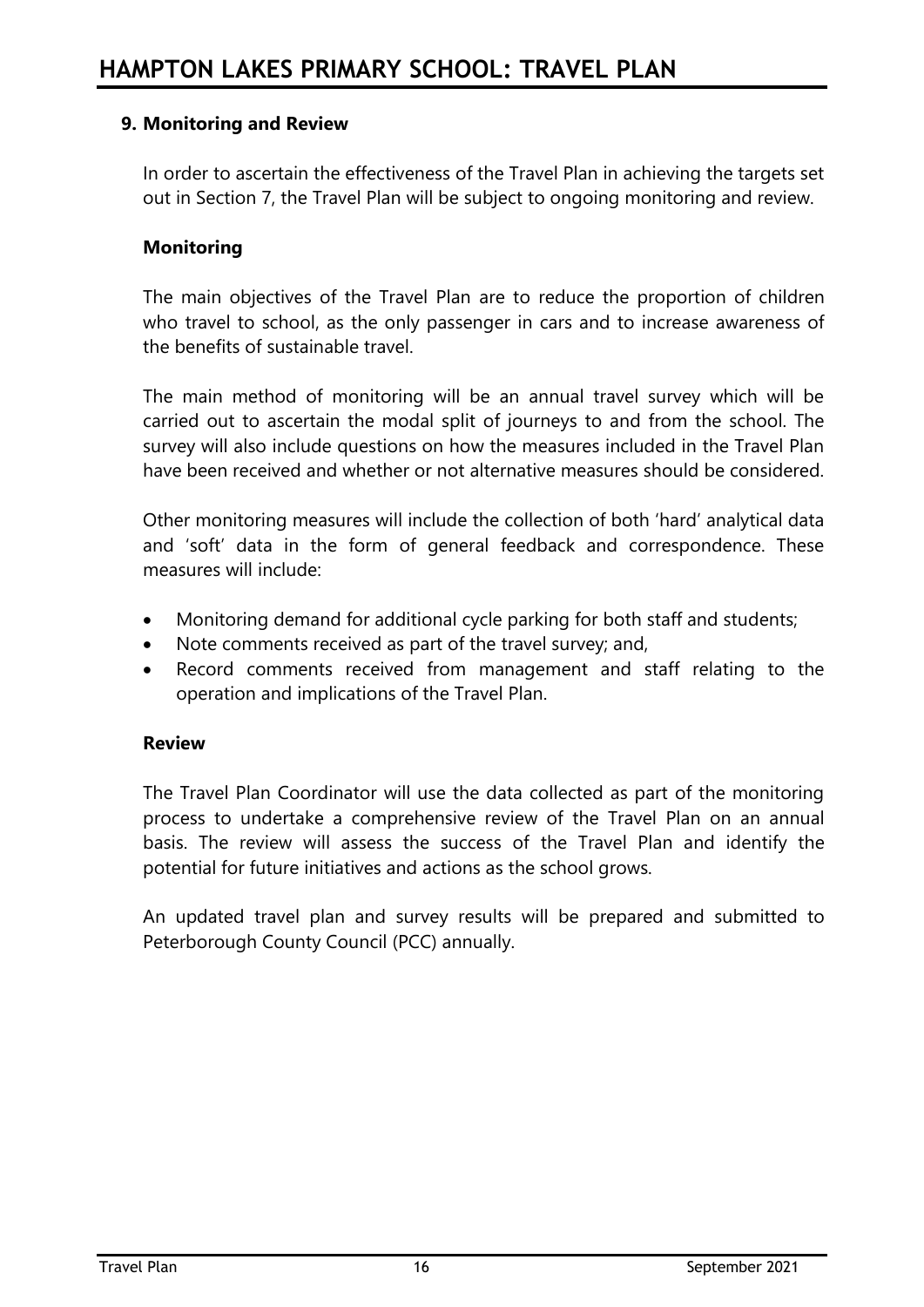# **APPENDIX A**

| <b>HAMPTON Lakes</b><br><b>Staff Travel Survey</b>                                                                                                                     |                                                                                   |                   |                                                                                           |  |  |  |
|------------------------------------------------------------------------------------------------------------------------------------------------------------------------|-----------------------------------------------------------------------------------|-------------------|-------------------------------------------------------------------------------------------|--|--|--|
| Please complete this short survey and return to the school by <b>xxxxxxxx</b> to help us identify<br>measures which can be incorporated into the school's Travel Plan. |                                                                                   |                   |                                                                                           |  |  |  |
|                                                                                                                                                                        | 1. Are you male of female                                                         |                   |                                                                                           |  |  |  |
| O Male                                                                                                                                                                 |                                                                                   | Female<br>$\circ$ |                                                                                           |  |  |  |
|                                                                                                                                                                        | 2. Please state your full postcode (essential)                                    |                   |                                                                                           |  |  |  |
|                                                                                                                                                                        | 3. How far do you travel to get to school?                                        |                   |                                                                                           |  |  |  |
| O                                                                                                                                                                      | Less than 1 mile                                                                  |                   |                                                                                           |  |  |  |
| O.                                                                                                                                                                     | Between 1 and 5 miles                                                             |                   |                                                                                           |  |  |  |
| Ő                                                                                                                                                                      | Between 5 and 10 miles                                                            |                   |                                                                                           |  |  |  |
| Ő                                                                                                                                                                      | Over 10 miles                                                                     |                   |                                                                                           |  |  |  |
|                                                                                                                                                                        |                                                                                   | To school         | 4. What is the main mode of travel that you use to get to and from school?<br>From school |  |  |  |
| Walk                                                                                                                                                                   |                                                                                   |                   |                                                                                           |  |  |  |
| Cycle                                                                                                                                                                  |                                                                                   |                   |                                                                                           |  |  |  |
| By Bus                                                                                                                                                                 |                                                                                   |                   |                                                                                           |  |  |  |
| By train                                                                                                                                                               |                                                                                   |                   |                                                                                           |  |  |  |
|                                                                                                                                                                        | Driving (on my own)                                                               |                   |                                                                                           |  |  |  |
|                                                                                                                                                                        | Driving (with passengers)                                                         |                   |                                                                                           |  |  |  |
| By taxi                                                                                                                                                                |                                                                                   |                   |                                                                                           |  |  |  |
|                                                                                                                                                                        | Other (please specify)                                                            |                   |                                                                                           |  |  |  |
| 5.<br>Qu7.<br>O<br>O                                                                                                                                                   | It is safer than other forms of travel<br>It is faster that other forms of travel |                   | What is the main reason you travel by car? If you don't travel by car proceed to          |  |  |  |
| O                                                                                                                                                                      | For health reasons                                                                |                   |                                                                                           |  |  |  |
| O                                                                                                                                                                      | It is cheaper than public transport                                               |                   |                                                                                           |  |  |  |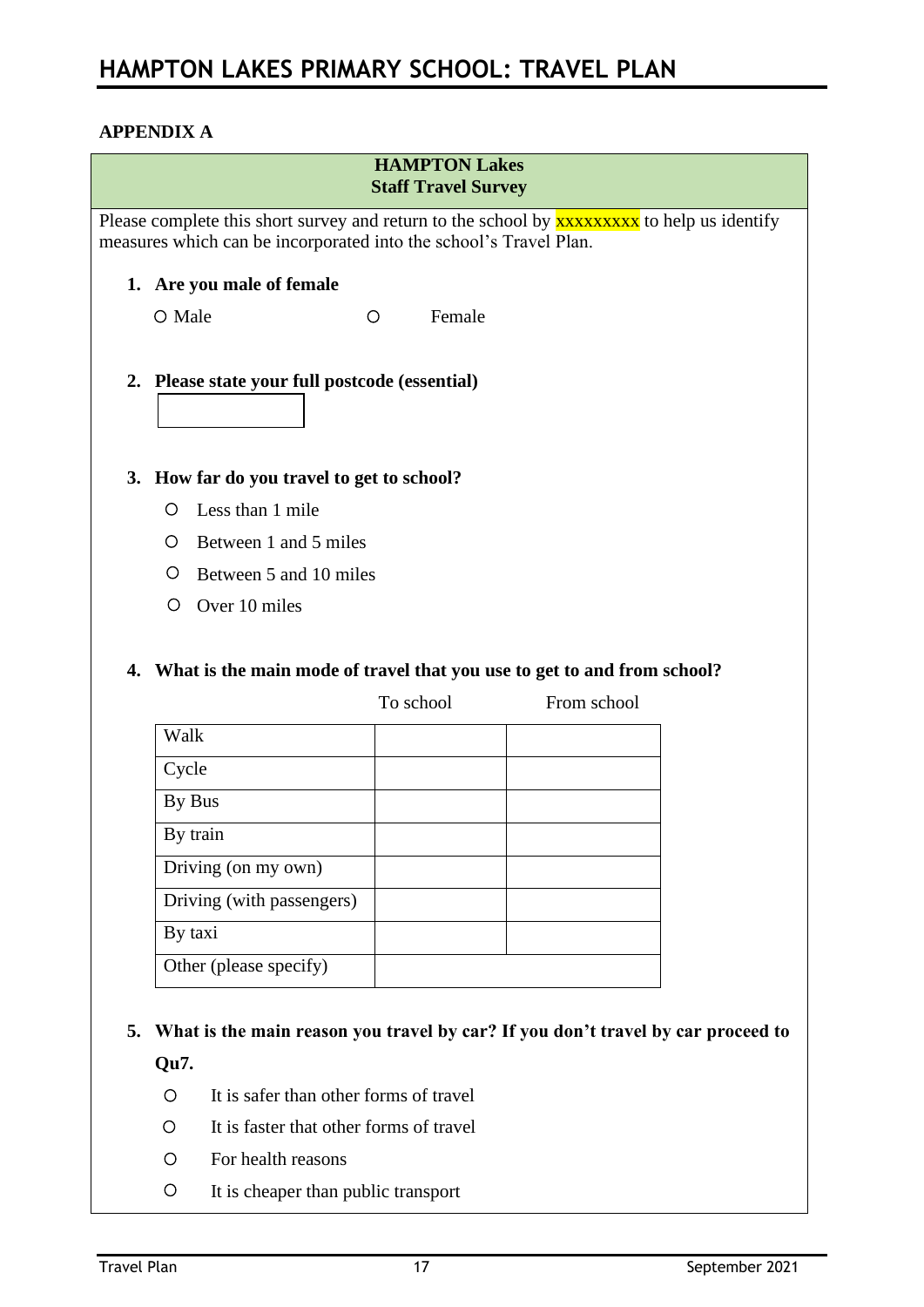- There are no alternatives
- My car is essential for work
- The driver is already making the journey

**6. If you normally drive to work, where do you park your car? If off site please specify street name.**

- $O$  On site
- On street

Other (please specify)

# **7. Which, if any, of the following would you like to see happen/would encourage you to travel by more sustainable means?**

- **O** Better cycle parking
- O Better changing/showering facilities
- Joining a lift share database
- More restrictions on parking
- O Better links to public transport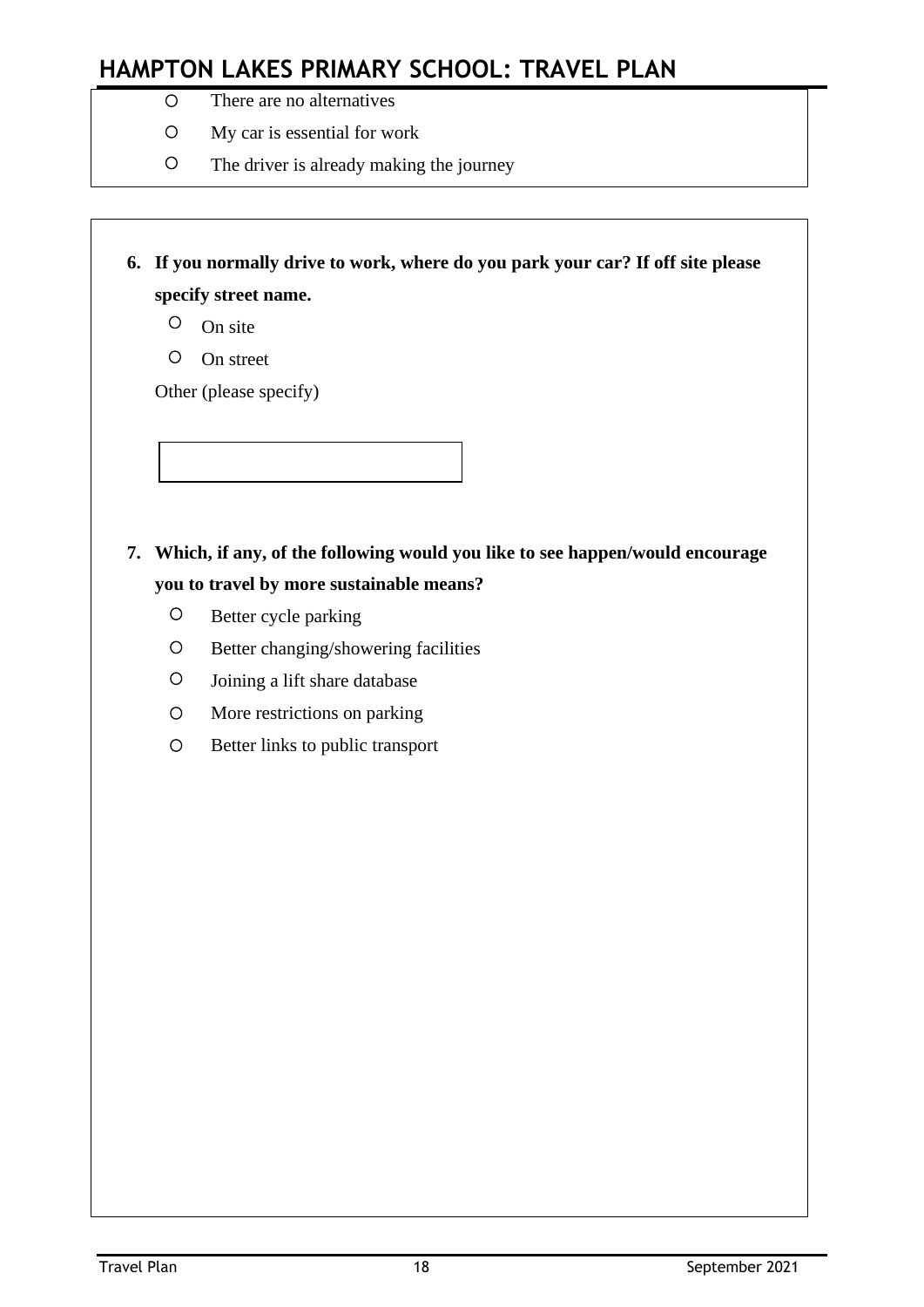### **HAMPTON LAKES Pupil Travel Survey**

Please complete this short survey and return to the school by **XXXXXXXXX** to help us identify measures which can be incorporated into the school's Travel Plan.

### **1. What class are you in?**



### **2. Please state your full postcode (essential)**



### **3. How far do you travel to get to school?**

- Less than 1 mile
- Between 1 and 5 miles
- O Between 5 and 10 miles
- Over 10 miles

### **4. What is the main mode of travel that you use to get to and from school?**

|                           | To school | From school |
|---------------------------|-----------|-------------|
| Walk                      |           |             |
| Cycle                     |           |             |
| By Bus                    |           |             |
| By train                  |           |             |
| Driving (on my own)       |           |             |
| Driving (with passengers) |           |             |
| By taxi                   |           |             |
| Other (please specify)    |           |             |

# **5. What is the main reason you travel by car? If you don't travel by car proceed to Qu7:**

- It is safer than other forms of travel
- It is faster that other forms of travel
- For health reasons
- It is cheaper than public transport